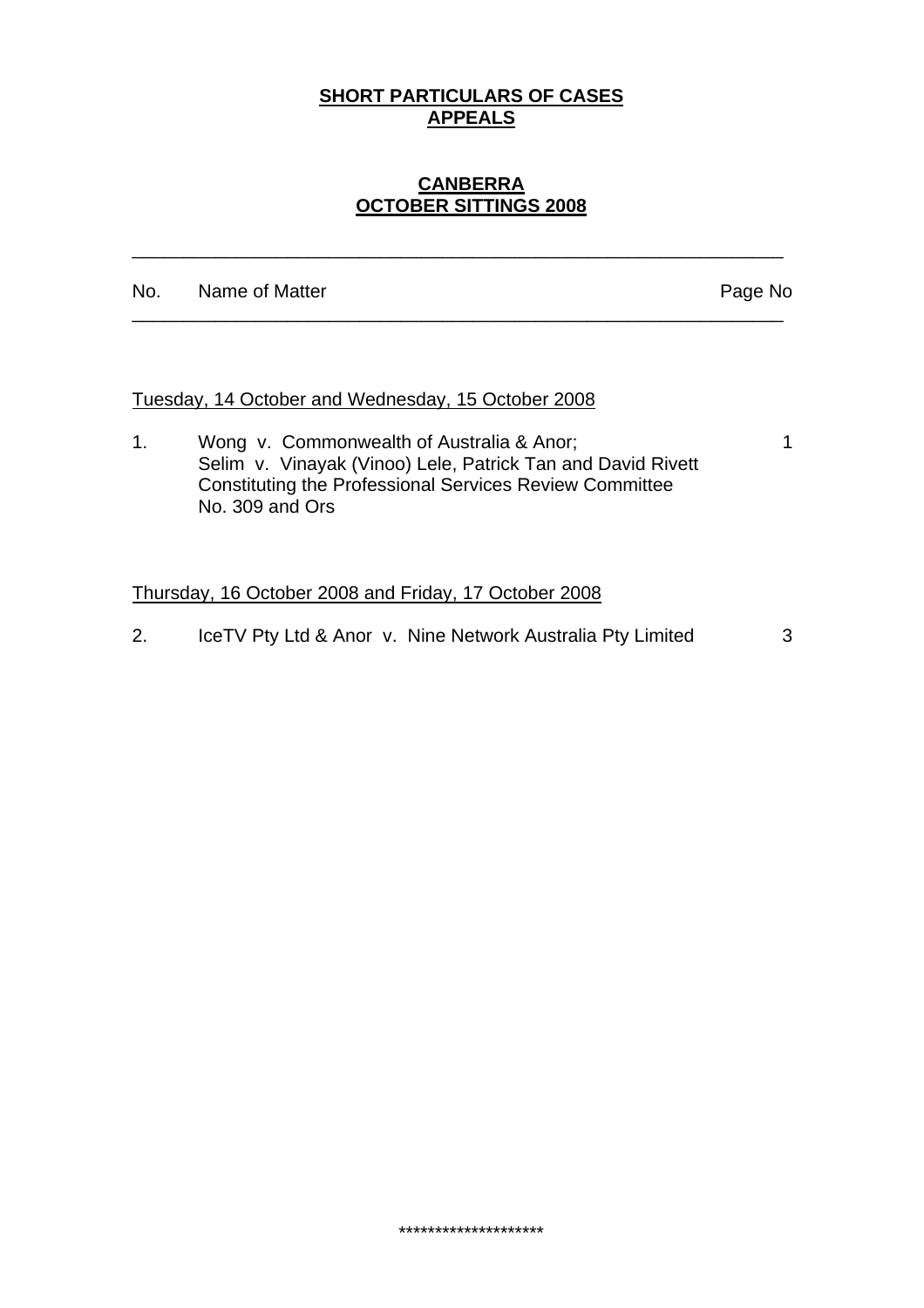## **WONG v COMMONWEALTH OF AUSTRALIA & ANOR (S362/2008)**

### **SELIM v LELE, TAN & RIVETT (CONSTITUTING THE PROFESSIONAL SERVICES REVIEW COMMITTEE NO. 309 & ORS (S363/2008)**

| Court appealed from: | Full Court of the Federal Court of Australia |
|----------------------|----------------------------------------------|
| Date of judgment:    | 27 February 2008                             |

Date of grant of special leave: 1 August 2008

Of the two matters before this Court, the first ("Wong") was a matter that was remitted to the Federal Court by Chief Justice Gleeson on 11 October 2006. It then proceeded by way of referral of questions of law to a Full Court. The second matter ("Selim") was commenced as an application to the Federal Court to review the decisions of the respective First and Fourth Respondents. Both matters were dealt with by the Full Federal Court together. The Attorney-General for the Commonwealth intervened in Selim and the Respondents in that matter adopted his submissions.

In both matters the Appellants have challenged the validity of the Professional Services Review ("PSR") Scheme in Pt VAA of *Health Insurance Act 1973* (Cth) ("the Act"). Drs Selim, Dimian and Wong are general practitioners who have been found by a PSR Committee to have engaged in inappropriate practices. The consequence of such a finding is that each doctor may be subject to sanctions, including reprimand, counselling and disqualification from participation in the Medicare Scheme for up to three years. The Determining Authority, whose responsibility it is to decide upon the appropriate sanctions, has undertaken not to make determinations pending the outcome of these proceedings.

The doctors contended that the PSR Scheme and certain other key provisions of the Act offended the prohibition on civil conscription in section 51(xxiiiA) of the Constitution. They also submitted that the Act impermissibly conferred judicial power of the Commonwealth onto the Determining Authority. Those arguments however were rejected by Justice Stone in Selim.

With respect to Wong, on 27 February 2008 the Full Federal Court (Black CJ, Finn & Lander JJ) unanimously held that none of sections 10, 20, 20A or any provision of Part VAA of the Act amounted to civil conscription within the meaning of the Constitution. Furthermore, those provisions were not outside the legislative power of the Commonwealth. Their Honours also held that section 106(4) of the Act did not purport to confer the judicial power of the Commonwealth on persons who have not been appointed pursuant to section 72 of the Constitution and was therefore valid. With respect to Selim, their Honours dismissed the appeal with costs.

Their Honours held that sections 10, 20 and 20A of the Act did not compel a medical practitioner to render any professional service to any person. Those sections provide for the payment of a medical practitioner's fee for a professional service when that professional service has been rendered in response to an eligible person's request. Part VAA also did not compel a medical practitioner to perform any professional service. The purpose of Part VAA was to regulate the manner in which any professional service for which a Medicare benefit is payable is performed.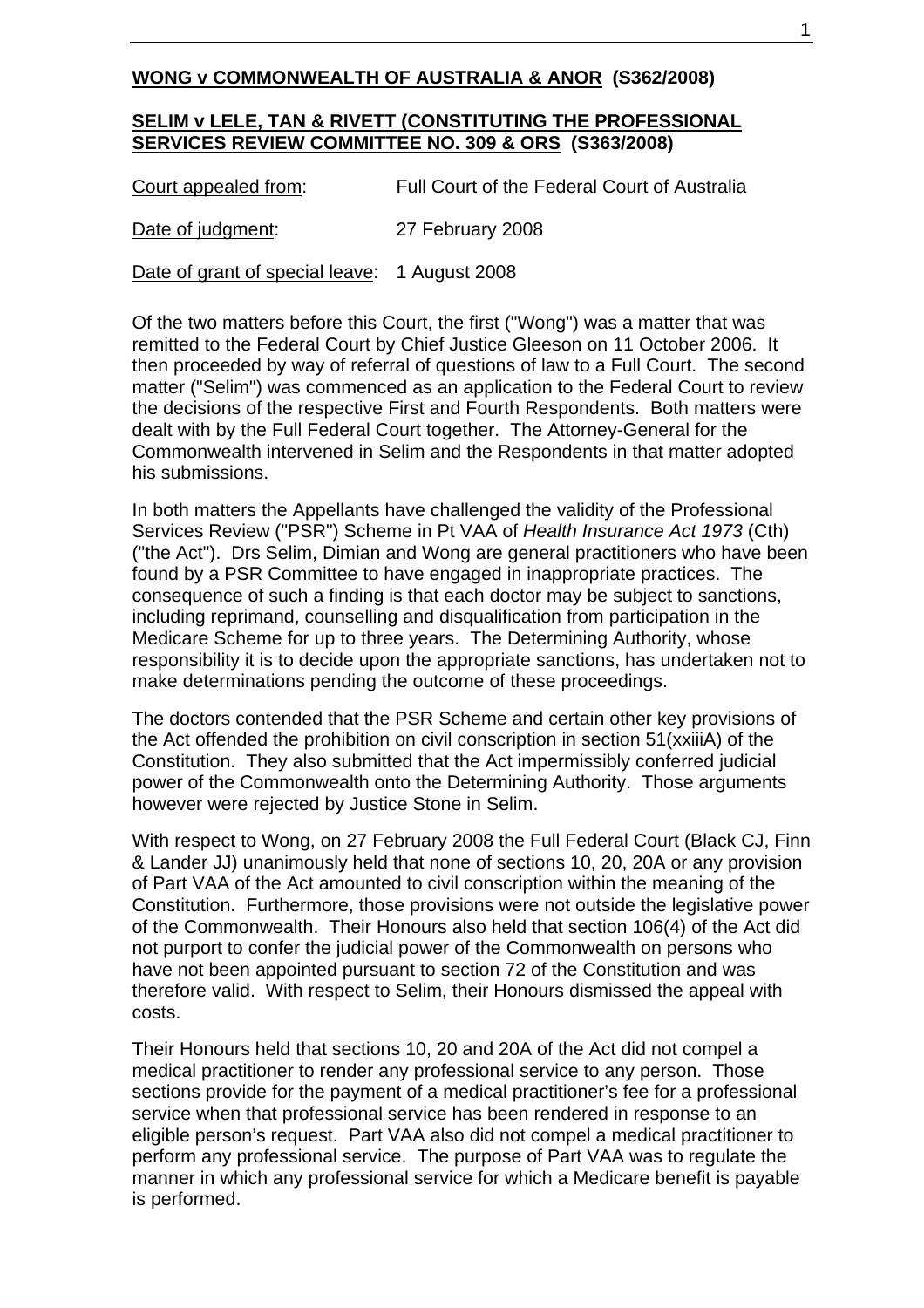Their Honours held that what the Medicare Scheme does compel is for practitioners to conduct themselves with appropriate care and skill. Such a condition however is "clearly necessary to the effective exercise of the power conferred by section 51(xxiiiA)". The Act did not therefore authorise civil conscription.

In both matters, section 78B notices have been filed.

On 12 September 2008 the Attorney-General of the Commonwealth advised this Court that he is intervening on behalf of the Respondents in the Selim matter.

The grounds of appeal (in both matters) include:

- The Full Court erred in not finding that sections 10, 20, 20A and Part VAA (or any provision of Part VAA) of the Act amount to "civil conscription" within the meaning of section 51 (xxiiiA) of the Constitution, and are outside the legislative powers of the Commonwealth and invalid.
- The Full Court erred in finding (reasons at [44]) that regulation of medical services by the Act placed a condition on the provision of such services and did not amount to "civil conscription" within the meaning of section 51(xxiiiA) of the Constitution.